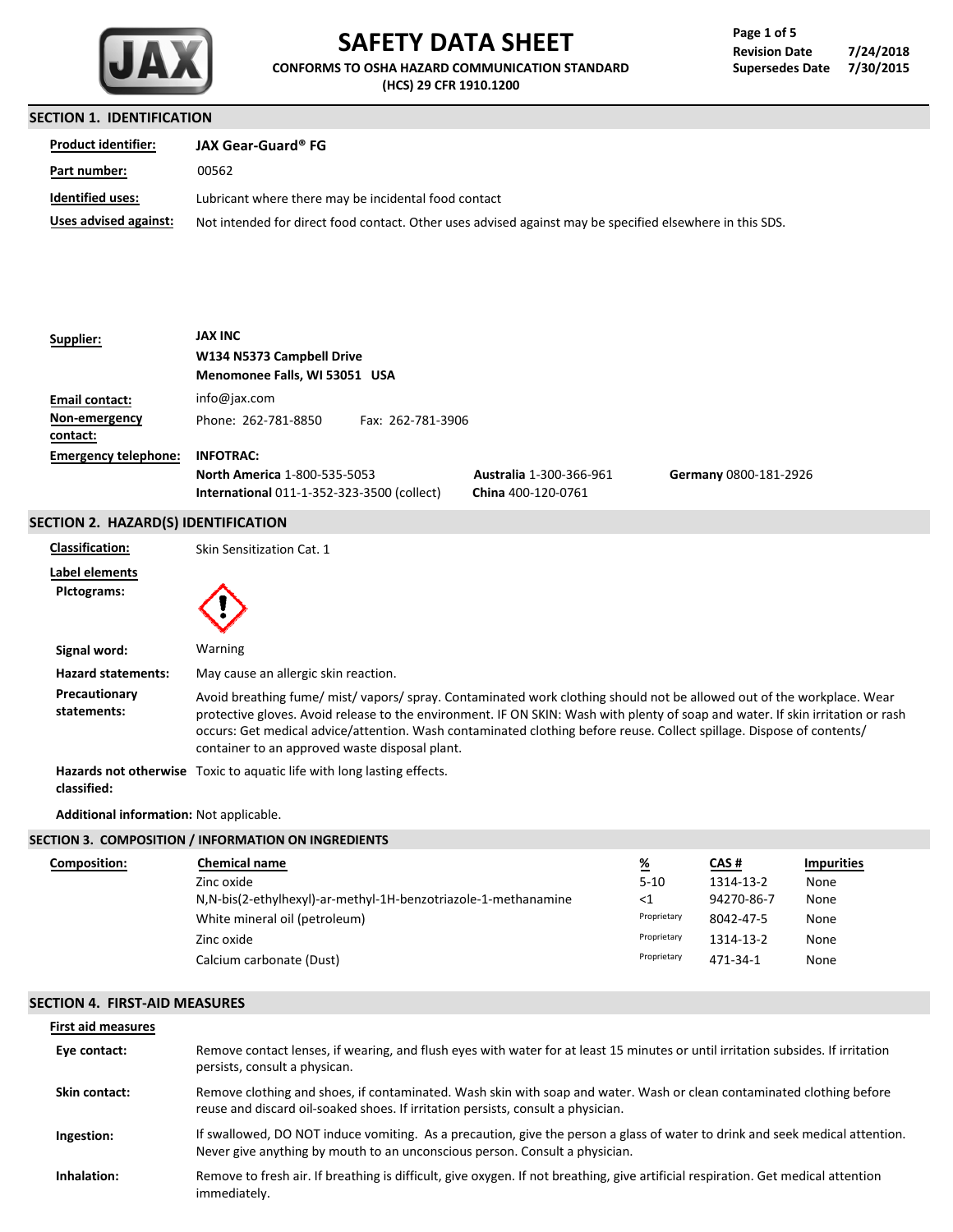**attention and special treatment available:**

#### **Most important symptoms and effects, both acute and delayed: Indication of any immediate medical** See First aid measures (above). May cause an allergic skin reaction.

No further relevant information available. **General information:**

#### **SECTION 5. FIRE-FIGHTING MEASURES**

| Suitable extinguishing<br>media:          | Extinguishing media include dry chemical, alcohol foam, and carbon dioxide. Do not use direct stream of water. Water may be<br>used to keep fire-exposed containers cool. |
|-------------------------------------------|---------------------------------------------------------------------------------------------------------------------------------------------------------------------------|
| <b>Unsuitable</b><br>extinguishing media: | Do not use direct stream of water.                                                                                                                                        |
| <b>Specific hazards:</b>                  | Pressure build-up due to heat exposure may cause containers to rupture. Use water spray to keep containers cool.                                                          |
| <b>Advice for firefighters:</b>           | Firefighters should wear full protective gear, including helmet. Use supplied-air breathing equipment for enclosed or confined<br>space or as otherwise needed.           |

### **SECTION 6. ACCIDENTAL RELEASE MEASURES**

| Personal precautions, | In the event of a spill or accidental release, notify relevant authorities in accordance with all applicable regulations. Keep |
|-----------------------|--------------------------------------------------------------------------------------------------------------------------------|
| protective equipment  | away from ignition sources. Wear protective equipment. Keep unprotected persons away.                                          |
| and emergency         |                                                                                                                                |
| procedures:           |                                                                                                                                |
| Environmental         | Prevent entry into sewers, waterways or confined areas by diking or impounding. Dike far ahead of spill for later recovery and |
| precautions:          | disposal. Advise authorities if the product has entered or may enter sewers, watercourses, or extensive land areas.            |
| <b>Methods for</b>    | Land spill: Stop leak if you can do so without risk. Recover free product using non-sparking tools. Add sand, earth, or other  |
| containment and       | suitable absorbent material to the spill area. Recover by pumping or with suitable absorbents. Dispose of in accordance with   |
| cleaning up           | national and/or local regulations relating to waste disposal.                                                                  |
|                       | Water spill: Stop leak if you can do so without risk. Confine the spill immediately with booms. Remove from the surface by     |
|                       | skimming or with suitable absorbents. Seek the advice of a specialist before using dispersants.                                |

#### **SECTION 7. HANDLING AND STORAGE**

**Precautions for safe handling:** Keep away from heat and direct sunlight. Ensure good ventilation/exhaustion at the workplace.

**Conditions for safe storage, including any incompatibilities:** Store in a cool, dry place in tightly sealed containers. Store out of direct sunlight. Do not store near heat, sparks, open flame, pilot lights, static electricity, or other sources of ignition. Do not store where temperature may exceed 49°C (120°F). Store away from oxidizing agents. Rotate stock.

## **SECTION 8. EXPOSURE CONTROLS / PERSONAL PROTECTION**

| Workplace exposure           | <b>Chemical name</b>                                                                                                                                                                                                  | <b>Exposure limit and source</b>                                                                                                                    |
|------------------------------|-----------------------------------------------------------------------------------------------------------------------------------------------------------------------------------------------------------------------|-----------------------------------------------------------------------------------------------------------------------------------------------------|
| limits:                      | Zinc oxide                                                                                                                                                                                                            | Not available                                                                                                                                       |
|                              | N,N-bis(2-ethylhexyl)-ar-methyl-1H-benzotriazole-1-<br>methanamine                                                                                                                                                    | Not available                                                                                                                                       |
|                              | White mineral oil (petroleum)                                                                                                                                                                                         | 5 mg/m <sup>3</sup> (oil mist), TWA, ACGIH                                                                                                          |
|                              | Zinc oxide                                                                                                                                                                                                            | Not available                                                                                                                                       |
|                              | Calcium carbonate (Dust)                                                                                                                                                                                              | TWA (respirable) = 5 mg/m <sup>3</sup> (NIOSH REL)                                                                                                  |
| <b>Exposure controls</b>     |                                                                                                                                                                                                                       |                                                                                                                                                     |
| <b>Engineering controls:</b> | occupational exposure limits.                                                                                                                                                                                         | Provide exhaust ventilation or other engineering controls to keep the airborne concentration of vapors below their respective                       |
| <b>Ventilation:</b>          | Use in a well-ventilated area. See Engineering Controls.                                                                                                                                                              |                                                                                                                                                     |
| Personal hygiene:            | Wash skin thoroughly after contact, before breaks and meals and at the end of the work period. Product is readily removed<br>from skin by waterless hand cleaners followed by washing thoroughly with soap and water. |                                                                                                                                                     |
| Eye protection:              | Chemical splash goggles or face shield in compliance with OSHA regulations are advised when eye contact may occur.                                                                                                    |                                                                                                                                                     |
| Hand protection:             | Any lined non-permeable rubber gloves.                                                                                                                                                                                |                                                                                                                                                     |
|                              |                                                                                                                                                                                                                       | Respiratory protection: Use with adequate ventilation. Respiratory protective equipment is not normally required where there is adequate natural or |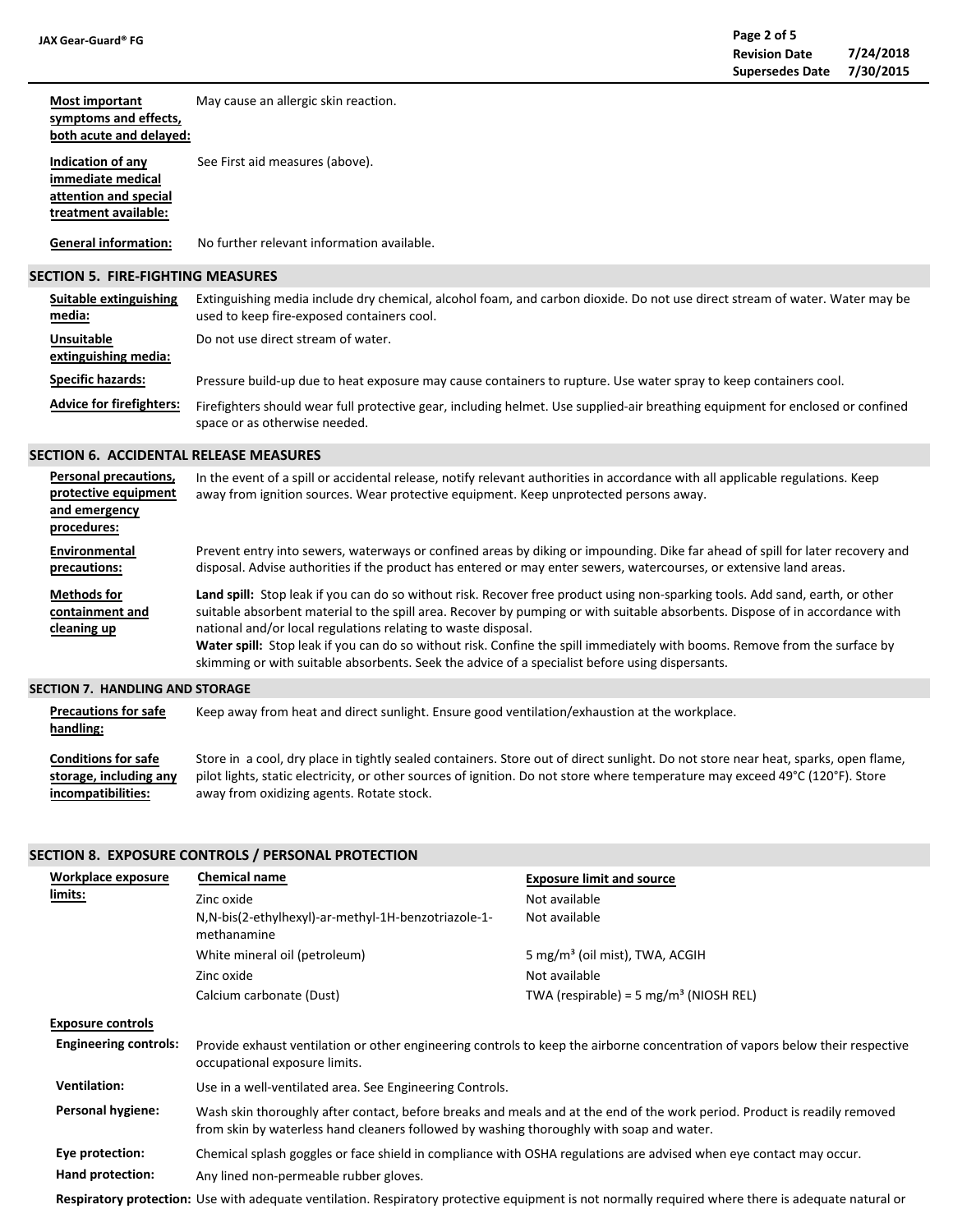local exhaust ventilation to control exposure. In case of insufficient ventilation, wear suitable respiratory equipment. A NIOSH/MSHA-approved air-supplied respirator is advised in absence of proper environmental control.

#### **SECTION 9. PHYSICAL AND CHEMICAL PROPERTIES**

| Appearance / odor:                      | White semi-solid / bland odor | <b>Upper flammability limit:</b>         | Not available |
|-----------------------------------------|-------------------------------|------------------------------------------|---------------|
|                                         |                               | Lower flammability limit:                | Not available |
| <b>Physical state:</b>                  | Semi-solid                    | Vapor pressure:                          | Not available |
| <b>Odor threshold:</b>                  | Not available                 | Vapor density:                           |               |
| <u>pH:</u>                              | Not available                 |                                          | Not available |
| Melting / freezing point: Not available |                               | <b>Relative density:</b>                 | 0.9 (typical) |
| Initial boiling point                   | Not available                 |                                          |               |
| and boiling range:                      |                               | Solubility in water:                     | Insoluble     |
| Flash point:                            | 338°F (170°C), ASTM D 92      | <b>Partition coefficient</b>             | Not available |
|                                         |                               | (n-octanol/water):                       |               |
| <b>Evaporation rate:</b>                | Not available                 | <b>Autoignition temperature:</b>         | Not available |
| Flammability (solid, gas):              | Not applicable                | Decomposition temperature: Not available |               |
|                                         |                               | Viscosity:                               | Not available |

#### **SECTION 10. STABILITY AND REACTIVITY**

| <b>Reactivity:</b>                             | Not reactive under normal conditions.                                            |
|------------------------------------------------|----------------------------------------------------------------------------------|
| <b>Chemical stability:</b>                     | Stable under recommended conditions.                                             |
| Possibility of<br>hazardous reactions:         | Hazardous reactions are not expected to occur.                                   |
| <b>Conditions and</b><br>materials to avoid:   | Avoid heat, sparks, open flames, other ignition sources and oxidizing materials. |
| <b>Hazardous</b><br>decomposition<br>products: | Carbon oxides; nitrogen oxides (NOx); oxides of phosphorus.                      |

## **SECTION 11. TOXICOLOGICAL INFORMATION**

#### **Information on likely routes of exposure**

| Eye contact:  | No known significant effects or critical hazards.                   |                            |               |
|---------------|---------------------------------------------------------------------|----------------------------|---------------|
| Skin contact: | May cause an allergic skin reaction.                                |                            |               |
| Inhalation:   | No known significant effects or critical hazards.                   |                            |               |
| Ingestion:    | No known significant effects or critical hazards.                   |                            |               |
| Component     | <b>Components</b>                                                   | $LD_{50}$                  | $LC_{50}$     |
| information:  | Zinc oxide                                                          | >5000 mg/kg (oral, rat)    | Not available |
|               | N, N-bis(2-ethylhexyl)-ar-methyl-1H-benzotriazole-1-<br>methanamine | $>$ 2000 mg/kg (oral, rat) | Not available |
|               | White mineral oil (petroleum)                                       | >5000 mg/kg (oral, rat)    | Not available |
|               | Zinc oxide                                                          | >5000 mg/kg (oral, rat)    | Not available |
|               | Calcium carbonate (Dust)                                            | Not available              | Not available |
|               | Information on physical, chemical and toxicological effects         |                            |               |
| Symptoms:     | See Section 4 of this SDS for symptoms.                             |                            |               |

# **SECTION 12. ECOLOGICAL INFORMATION** Toxic to aquatic life with long lasting effects. **Delayed and immediate effects, and chronic effects, from short and long-terms exposure Carcinogenicity:** No component of this product present at levels greater than or equal to 0.1% is identified as a known or anticipated carcinogen by NTP. **Numerical measures of** Not determined**toxicity: Ecotoxicity: Effects:** May cause an allergic skin reaction.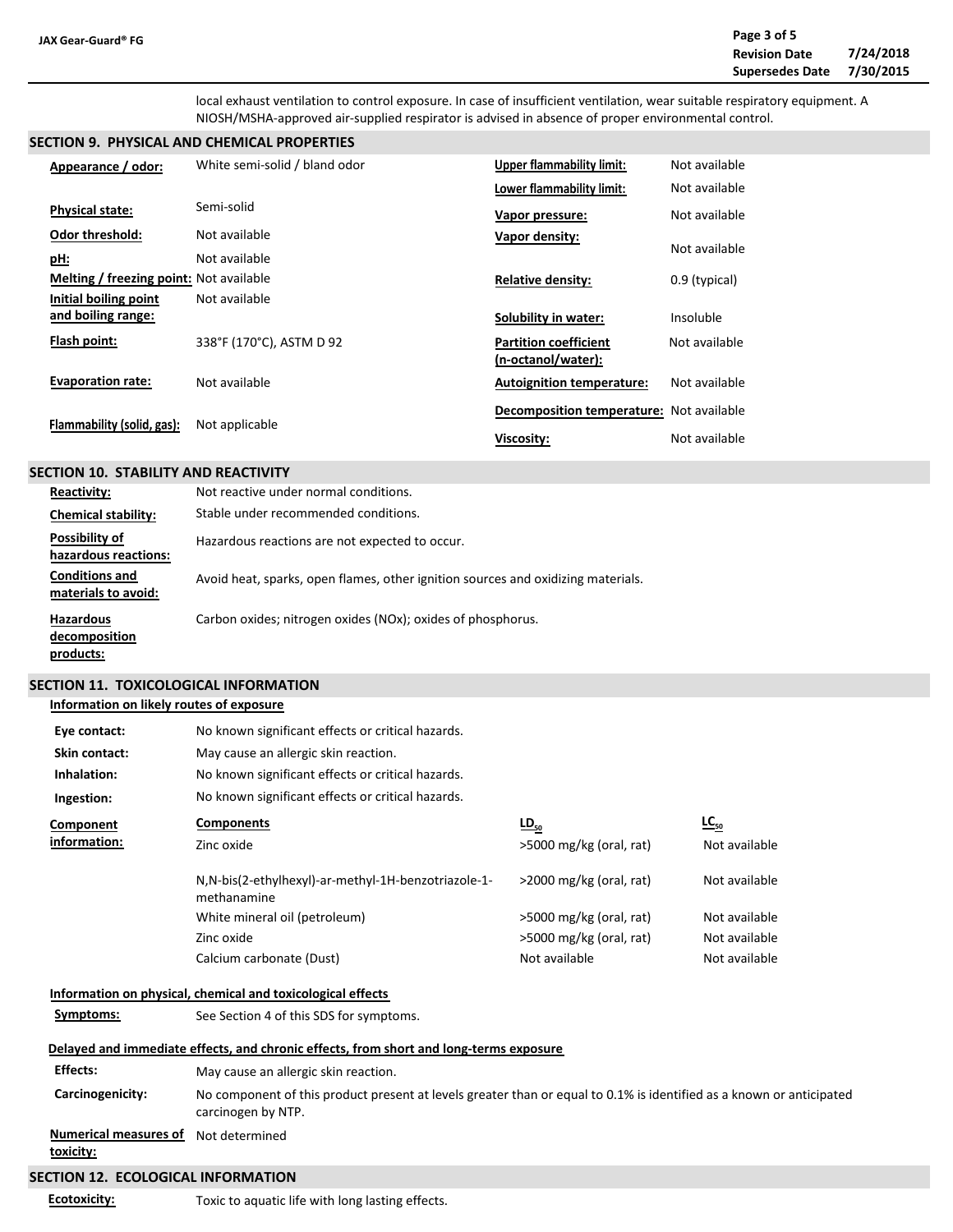| JAX Gear-Guard® FG                   |                                                                                                                                                                                   |                                                                                                                                                                                             | Page 4 of 5<br><b>Revision Date</b><br><b>Supersedes Date</b> | 7/24/2018<br>7/30/2015 |
|--------------------------------------|-----------------------------------------------------------------------------------------------------------------------------------------------------------------------------------|---------------------------------------------------------------------------------------------------------------------------------------------------------------------------------------------|---------------------------------------------------------------|------------------------|
| Component<br>information:            | <b>Components</b><br>Zinc oxide<br>N, N-bis(2-ethylhexyl)-ar-methyl-1H-benzotriazole-1-<br>methanamine<br>White mineral oil (petroleum)<br>Zinc oxide<br>Calcium carbonate (Dust) | $L(E)C_{50}$<br>1.1 mg/l/96h [Oncorhynchus mykiss (rainbow trout)]<br>1.4 mg/l, 24h (Daphnia magna)<br>Not available<br>1.1 mg/l/96h [Oncorhynchus mykiss (rainbow trout)]<br>Not available |                                                               |                        |
| Persistence and<br>degradability:    | Not determined                                                                                                                                                                    |                                                                                                                                                                                             |                                                               |                        |
| <b>Bioaccumulative</b><br>potential: | Not determined                                                                                                                                                                    |                                                                                                                                                                                             |                                                               |                        |
| Mobility in soil:                    | Not available                                                                                                                                                                     |                                                                                                                                                                                             |                                                               |                        |
| <b>Other adverse effects:</b>        | Not determined                                                                                                                                                                    |                                                                                                                                                                                             |                                                               |                        |

#### **SECTION 13. DISPOSAL CONSIDERATIONS**

**Waste treatment methods:** Disposal must be in accordance with current applicable laws and regulations, and material characteristics at time of disposal. Consult national or regional authorities for proper disposal and reporting procedures.

#### **SECTION 14. TRANSPORTATION INFORMATION**

Dangerous goods descriptions may not reflect package size, quantity, end-use or region-specific exceptions that can be applied to shipments. Consult shipping documents for material-specific descriptions.

|                    | <b>Proper Shipping Name:</b>                                          | <b>UN Number:</b> | Hazard<br>Class: | Packing<br>Group: | <b>Remarks:</b>                                                                                                |
|--------------------|-----------------------------------------------------------------------|-------------------|------------------|-------------------|----------------------------------------------------------------------------------------------------------------|
| <b>U.S. D.O.T.</b> | Not regulated                                                         | None              | None             | None              | None                                                                                                           |
| ADR/RID            | Environmentally hazardous<br>substance, solid, n.o.s. (Zinc<br>oxide) | UN3077            | 9                | Ш                 | None                                                                                                           |
| <b>IMDG</b>        | Environmentally hazardous<br>substance, solid, n.o.s. (Zinc<br>oxide) | UN3077            | 9                | Ш                 | Limited quantity: 5 kg.                                                                                        |
| <b>IATA</b>        | Environmentally hazardous<br>substance, solid, n.o.s. (Zinc<br>oxide) | <b>UN3077</b>     | 9                | Ш                 | Maximum quantity for cargo only: 400 kg. Maximum quantity<br>for passenger: 400 kg. Limited quantity: 30 kg G. |

# **SECTION 15. REGULATORY INFORMATION**

# **U.S. Federal Regulations**

| <b>SARA Section 302</b><br><b>Extremely Hazardous</b><br>Substances:    | This product contains greater than 1.0% of the following chemical(s) on the SARA Extremely Hazardous Substances List:<br>None                                                                     |  |  |  |  |
|-------------------------------------------------------------------------|---------------------------------------------------------------------------------------------------------------------------------------------------------------------------------------------------|--|--|--|--|
| <b>SARA Section 304</b><br><b>CERCLA Hazardous</b><br>Substances:       | Release of the following chemical(s) at quantities equal to or greater than the reportable quantities (RQ), is subject to<br>reporting to the National Response Center under CERCLA:<br>None      |  |  |  |  |
| <b>Chemicals:</b>                                                       | <b>SARA Section 313 Toxic</b> This product contains the following chemical(s) listed in Section 313 at or above the de minimis concentrations:<br>Zinc compounds, present at 4-6%                 |  |  |  |  |
| <b>TSCA Inventory:</b>                                                  | All components are either listed or exempted from listing on the TSCA Inventory.                                                                                                                  |  |  |  |  |
| <b>U.S. State Regulations</b>                                           |                                                                                                                                                                                                   |  |  |  |  |
| <b>California Proposition</b><br>65 Status:                             | This product is not known to contain any chemicals currently listed as carcinogens or reproductive toxins under California<br>Proposition 65 at levels which would be subject to the proposition. |  |  |  |  |
| <b>California</b><br><b>Proposition 65</b><br><b>Listed Components:</b> | Not applicable                                                                                                                                                                                    |  |  |  |  |

#### **International Regulations**

**Canada:**

This product has been classified in accordance with the hazard criteria of WHMIS 2015 and the SDS contains all of the information required by those regulations.